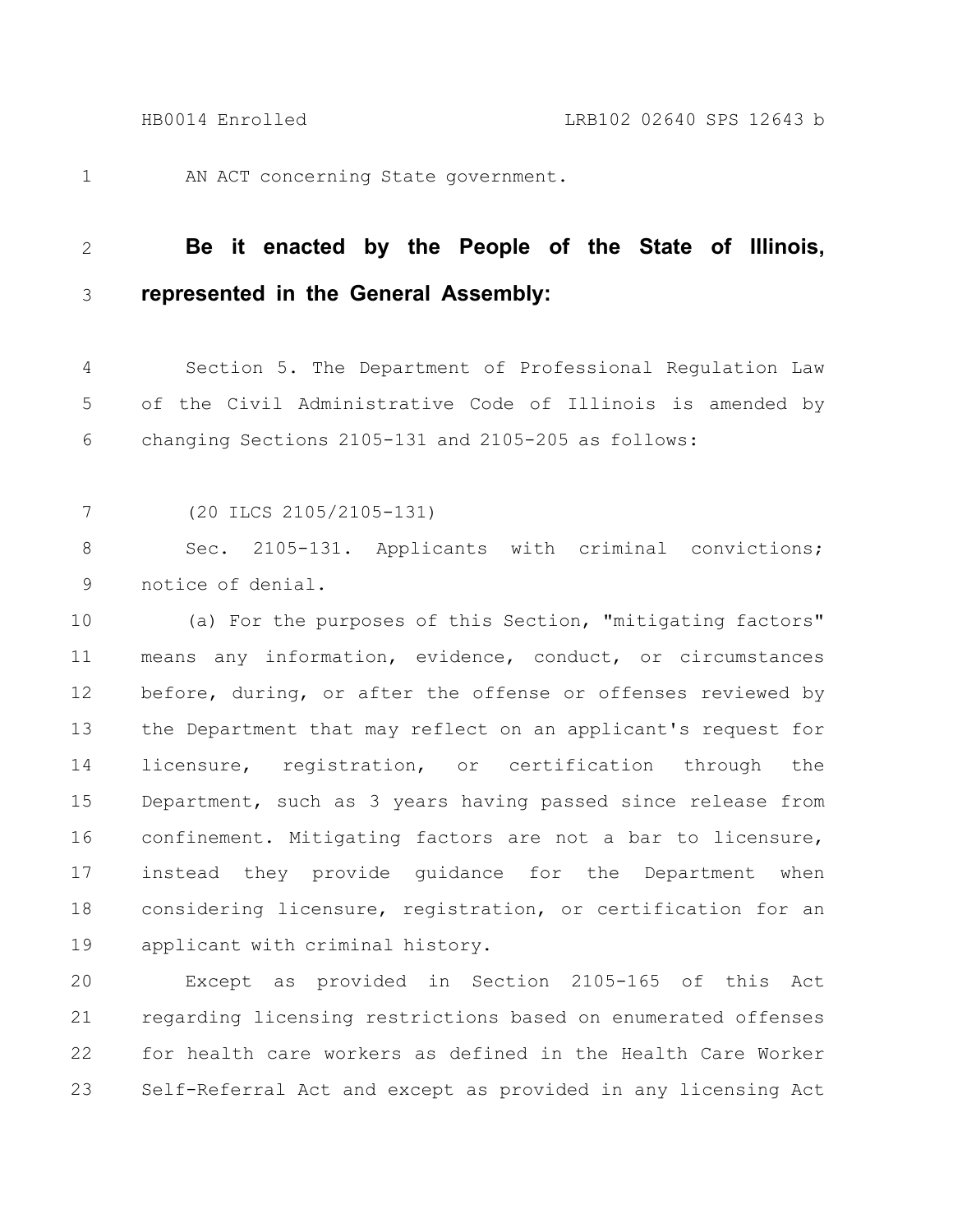HB0014 Enrolled - 2 - LRB102 02640 SPS 12643 b

administered by the Department in which convictions of certain enumerated offenses are a bar to licensure, the Department, upon a finding that an applicant for a license, certificate, or registration was previously convicted of a felony or misdemeanor that may be grounds for refusing to issue a license or certificate or to grant a registration, shall consider any mitigating factors and evidence of rehabilitation contained in the applicant's record, including the circumstances surrounding the offense or offenses and any of the following, to determine whether a prior conviction will impair the ability of the applicant to engage in the practice for which a license, certificate, or registration is sought: 1 2 3 4 5 6 7 8 9 10 11 12

(1) the lack of direct relation of the offense for which the applicant was previously convicted to the duties, functions, and responsibilities of the position for which a license is sought; 13 14 15 16

(2) any mitigating factors from the point of arrest or indictment when determined to be appropriate, unless otherwise specified and including, but not limited to, whether 5 years since a felony conviction or 3 years since release from confinement for the conviction, whichever is later, have passed without a subsequent conviction; 17 18 19 20 21 22

(3) if the applicant was previously licensed or employed in this State or other states or jurisdictions, the lack of prior misconduct arising from or related to the licensed position or position of employment; 23 24 25 26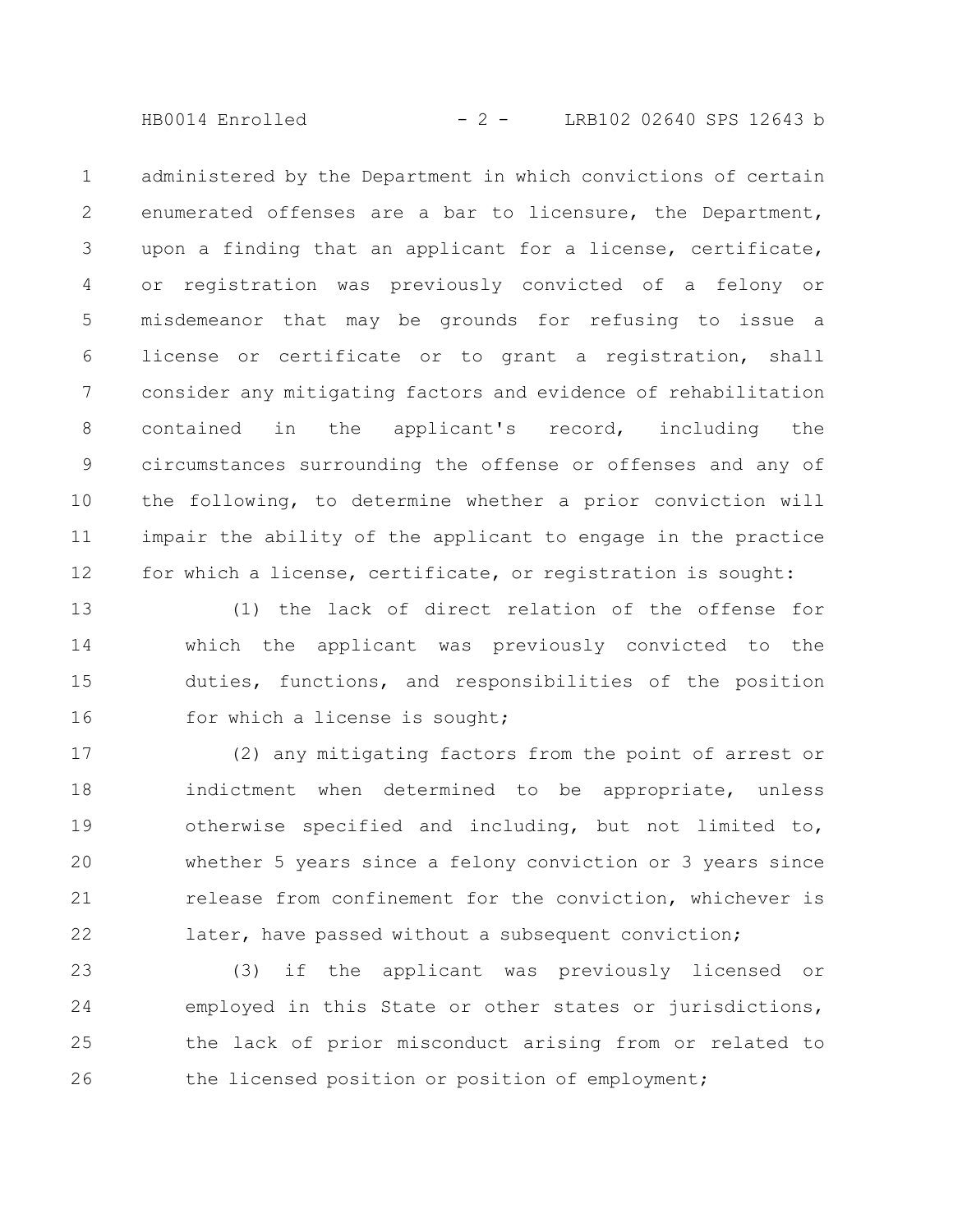## HB0014 Enrolled - 3 - LRB102 02640 SPS 12643 b

(4) the age of the person at the time of the criminal offense; 1 2

(4.5) if, due to the applicant's criminal conviction history, the applicant would be explicitly prohibited by federal rules or regulations from working in the position for which a license is sought; 3 4 5 6

(5) successful completion of sentence and, for applicants serving a term of parole or probation, a progress report provided by the applicant's probation or parole officer that documents the applicant's compliance with conditions of supervision; 7 8 9 10 11

(6) evidence of the applicant's present fitness and professional character; 12 13

(7) evidence of rehabilitation or rehabilitative effort during or after incarceration, or during or after a term of supervision, including, but not limited to, a certificate of good conduct under Section 5-5.5-25 of the Unified Code of Corrections or certificate of relief from disabilities under Section 5-5.5-10 of the Unified Code of Corrections; and 14 15 16 17 18 19 20

(8) any other mitigating factors that contribute to the person's potential and current ability to perform the job duties. 21 22 23

(b) If the Department refuses to issue a license or certificate or grant registration to an applicant based upon a conviction or convictions, in whole or in part, the Department 24 25 26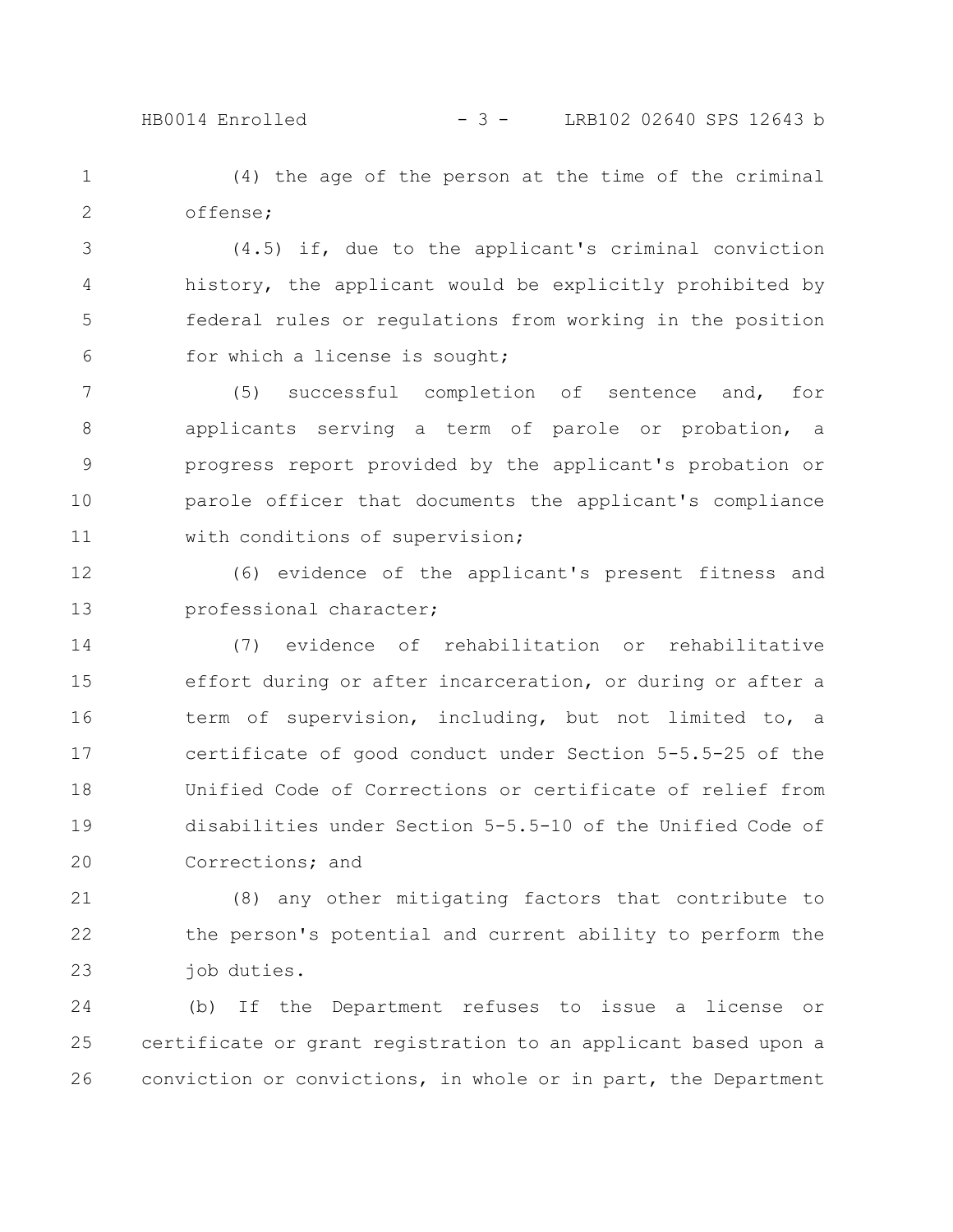HB0014 Enrolled - 4 - LRB102 02640 SPS 12643 b

shall notify the applicant of the denial in writing with the following included in the notice of denial: 1 2

(1) a statement about the decision to refuse to grant a license, certificate, or registration, including an explanation of how the conviction directly relates to and would prevent the person from effectively engaging in the position for which a license, registration, or certificate is sought; 3 4 5 6 7 8

(2) a list of convictions that the Department determined will impair the applicant's ability to engage in the position for which a license, registration, or certificate is sought; 9 10 11 12

(3) a list of convictions that formed the sole or partial basis for the refusal to issue a license or certificate or grant registration; and 13 14 15

(4) a summary of the appeal process or the earliest the applicant may reapply for a license, certificate, or registration, whichever is applicable. 16 17 18

(c) The Department shall post on its website a list of all State licensing restrictions that would prohibit an applicant from working in a position for which a license is sought. 19 20 21

(Source: P.A. 100-286, eff. 1-1-18; 101-388, eff. 1-1-20.) 22

(20 ILCS 2105/2105-205) (was 20 ILCS 2105/60.3) 23

Sec. 2105-205. Publication of disciplinary actions; annual report. 24 25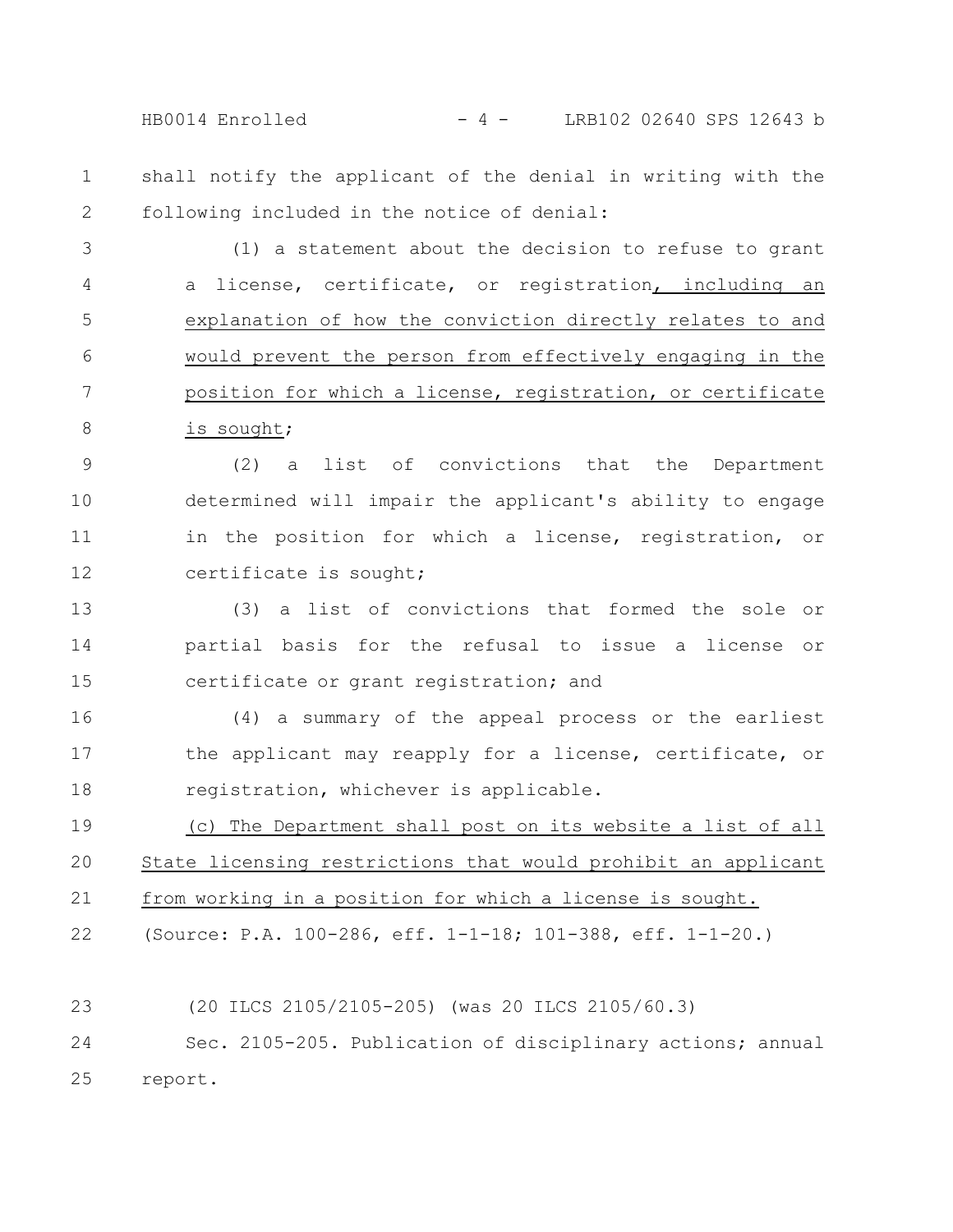HB0014 Enrolled - 5 - LRB102 02640 SPS 12643 b

(a) The Department shall publish on its website, at least monthly, final disciplinary actions taken by the Department against a licensee or applicant pursuant to any licensing Act administered by the Department. The specific disciplinary action and the name of the applicant or licensee shall be listed. 1 2 3 4 5 6

(b) No later than May 1 of each year, the Department must prepare, publicly announce, and publish a report of summary statistical information relating to new license, certification, or registration applications during the preceding calendar year. Each report shall show at minimum: 7 8 9 10 11

(1) the number of applicants for each new license, certificate, or registration administered by the Department in the previous calendar year; 12 13 14

(2) the number of applicants for a new license, certificate, or registration within the previous calendar year who had any criminal conviction; 15 16 17

(3) the number of applicants for a new license, certificate, or registration in the previous calendar year who were granted a license, registration, or certificate; 18 19 20

(4) the number of applicants for a new license, certificate, or registration within the previous calendar year with a criminal conviction who were granted a license, certificate, or registration in the previous calendar year; 21 22 23 24 25

26

(5) the number of applicants for a new license,